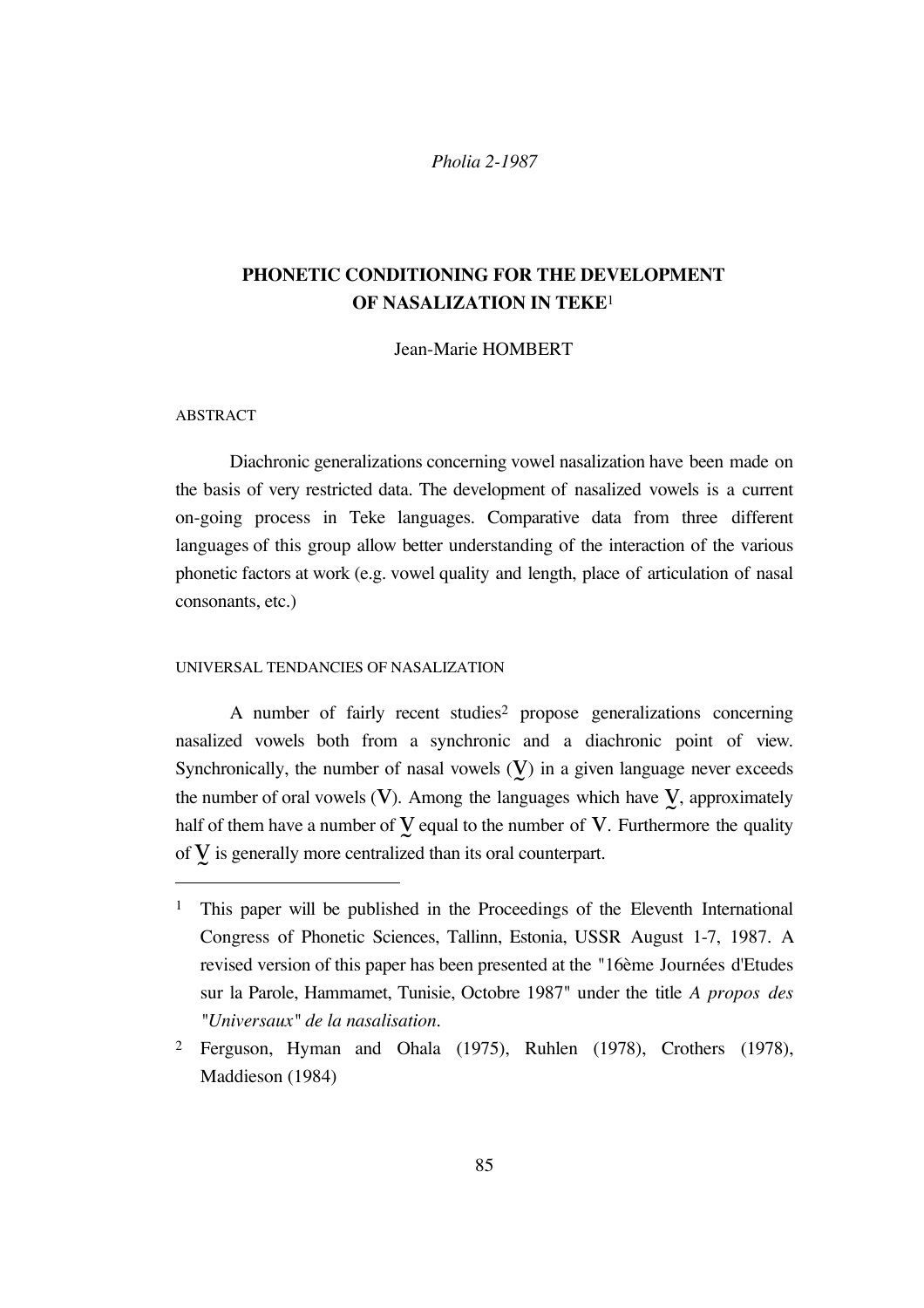Diachronically it is claimed that vowel nasalization:

- originates from the loss of a nasal consonant (N) in postvocalic position more often than in prevocalic position, i.e.  $V_N > V_N > V$  is more common than  $NV > NV > V.$
- affects low vowels first and high vowels last.
- affects front vowels before back vowels of similar height (Chen (1975)) (i.e. [e] earlier than [o] and [i] earlier than [u]).
- occurs first before labial nasal consonants second before dental nasals and last before velar nasals.

It should be emphasized that if synchronic generalizations seem to be well founded because of the size of the language samples taken into consideration, the situation is quite different for diachronic generalizations. They have been made almost exclusively on the basis of two language groups: Chinese and Romance. In order to distinguish between language specific and language universal conditioning factors it is crucial to increase our diachronic data base by examining the development of nasalization in other language groups, either directly - through the use of written documents - or indirectly, through the study of closely related languages currently acquiring vowel nasalization. This second case is the one that we will now consider.

#### TEKE LANGUAGES

 $\overline{a}$ 

There are about 15 Teke languages spoken in Congo, Gabon and Zaïre. They belong to the Bantu branch (B70 Guthrie (1971)) of the Niger-Congo family. Some Teke languages have nasalized vowels (e.g. Ibali, Ndzindziu) while others lack them (e.g. Atege).

In Ibali,  $\bf{V}$  in noun and verb forms<sup>3</sup> are found only with long or double vowels: e.g.  $-t'g'g$  (sole of foot),  $-gi'g$  (bat),  $-k'u'g$  (to sweep). In Ndzindziu,  $y$ can be short:  $-\hat{IQ}$  (husband), preceded by a glide:  $-\hat{k}^j\hat{Q}$  (monkey), or double  $-\hat{t4Q}$ (sole of foot),  $-g$  10 (bat),  $-k\acute{u}\dot{Q}$  (to sweep).

<sup>3</sup> For a more complete presentation see Hombert (1986)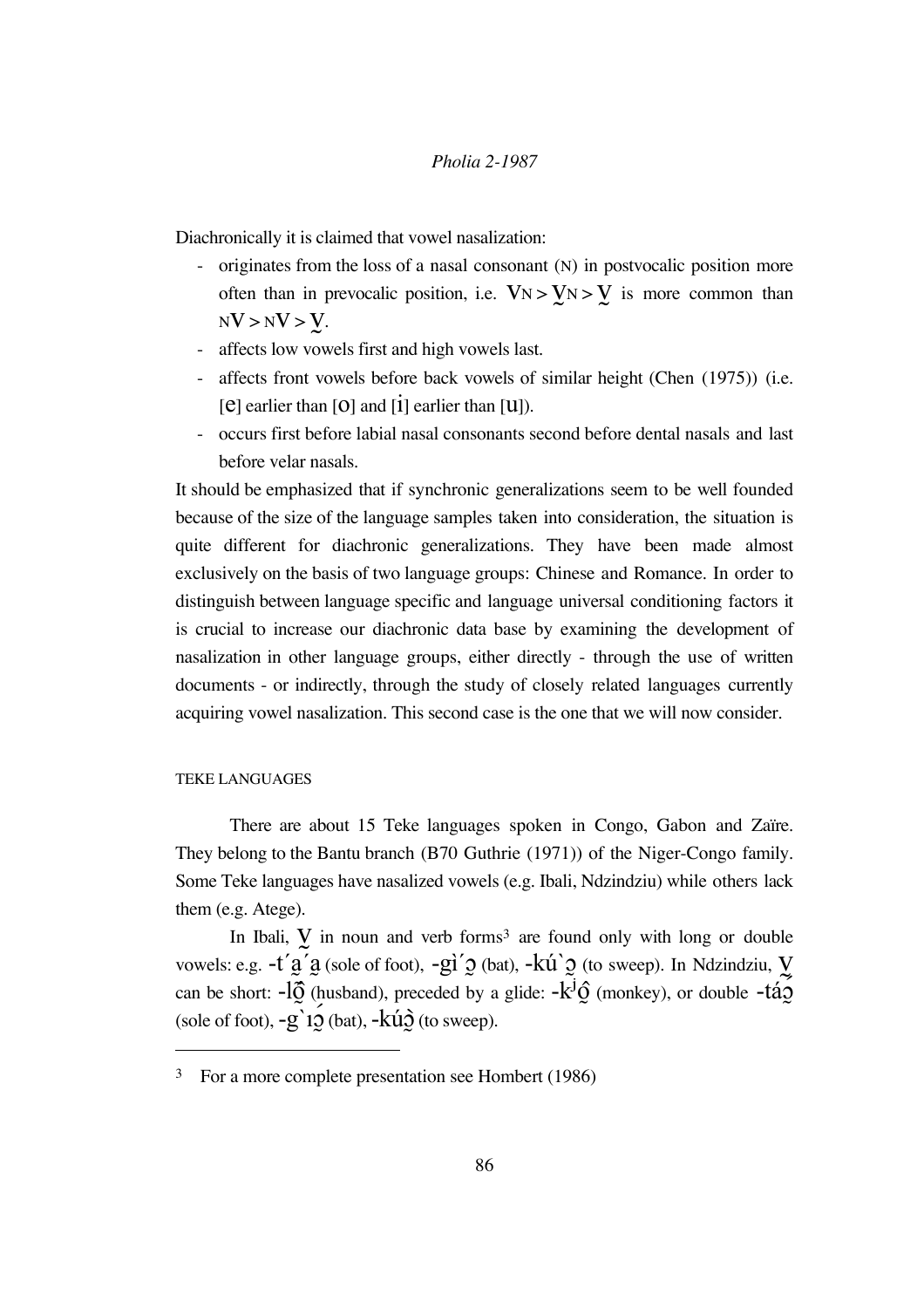Most Bantu nouns have a  $C_1$  V<sub>1</sub>  $C_2$  V<sub>2</sub> structure; verb forms have a similar structure with a  $V_2 = a$  in the infinitive. Table 1 summarizes the correspondences between nasalized vowels (in Ibali and Nzindziu) and non-nasalized forms (in Atege). Examples can be found in Annex A. It is clear from Table 1 that nasalization results from the loss of a labial nasal consonant in  $C_2$  (intervocalic) position. This process is at a more advanced stage in Ndzindziu than in Ibali. Thus, the comparison between these languages<sup>4</sup> allows us to propose a relative chronology of nasalization development. The following parameters appear to play a significant role:

- vowel length: long vowels<sup>5</sup> (bottom half of Table 1) are more prone to nasalization than short ones; in Ibali short vowels have not been nasalized yet.
- vowel quality: close vowels nasalize last<sup>6</sup>. In Ibali  $\begin{bmatrix} 11 \end{bmatrix}$  and  $\begin{bmatrix} 11 \end{bmatrix}$  have not undergone nasalization.
- place of articulation of nasal consonant: only the labial nasal consonant  $[m]$ triggered nasalization, dental nasals are preserved in all three languages and do

There is an apparently irregular correspondence between Ibali and Ndzindziu for three forms with  $\begin{bmatrix} 1 \end{bmatrix}$  in V<sub>1</sub> position:

| to dig   | $Ib.$ -ts' $im\grave{a}$ | Nd. - tšúð               |
|----------|--------------------------|--------------------------|
| to think | $Ib.$ -ts imà            | Nd. - tšùò               |
| to sing  | Ib. $-y'$ imà            | Nd. $-y\acute{u}\hat{y}$ |

 $\overline{a}$ 

Table 1 would lead us to expect Ndzindziu forms with  $\overline{J}$  This discrepancy is partially explained by the fact that, for these words, V<sub>1</sub> first changed to  $|u|$ before the loss of the nasal consonant as attested by the corresponding Atege forms tsúmà, tsùmà and yúúmà.

- <sup>5</sup> Historically these long vowels come from a lengthening of short vowels before prenasalized stops:  $C_1 V_1$  mb  $V_2 > C_1 V_1$  mb  $V_2 > C_1 V_1$  m  $V_2$  These prenasalized stops are still preserved in neighboring closely related (but non-Teke) languages such as Duma, Nzebi, Tsengui, Wandzi.
- <sup>6</sup> Atege i.e.  $[ie]$  et  $[uo]$  correspond to earlier  $[ee]$  et  $[oo]$  respectively.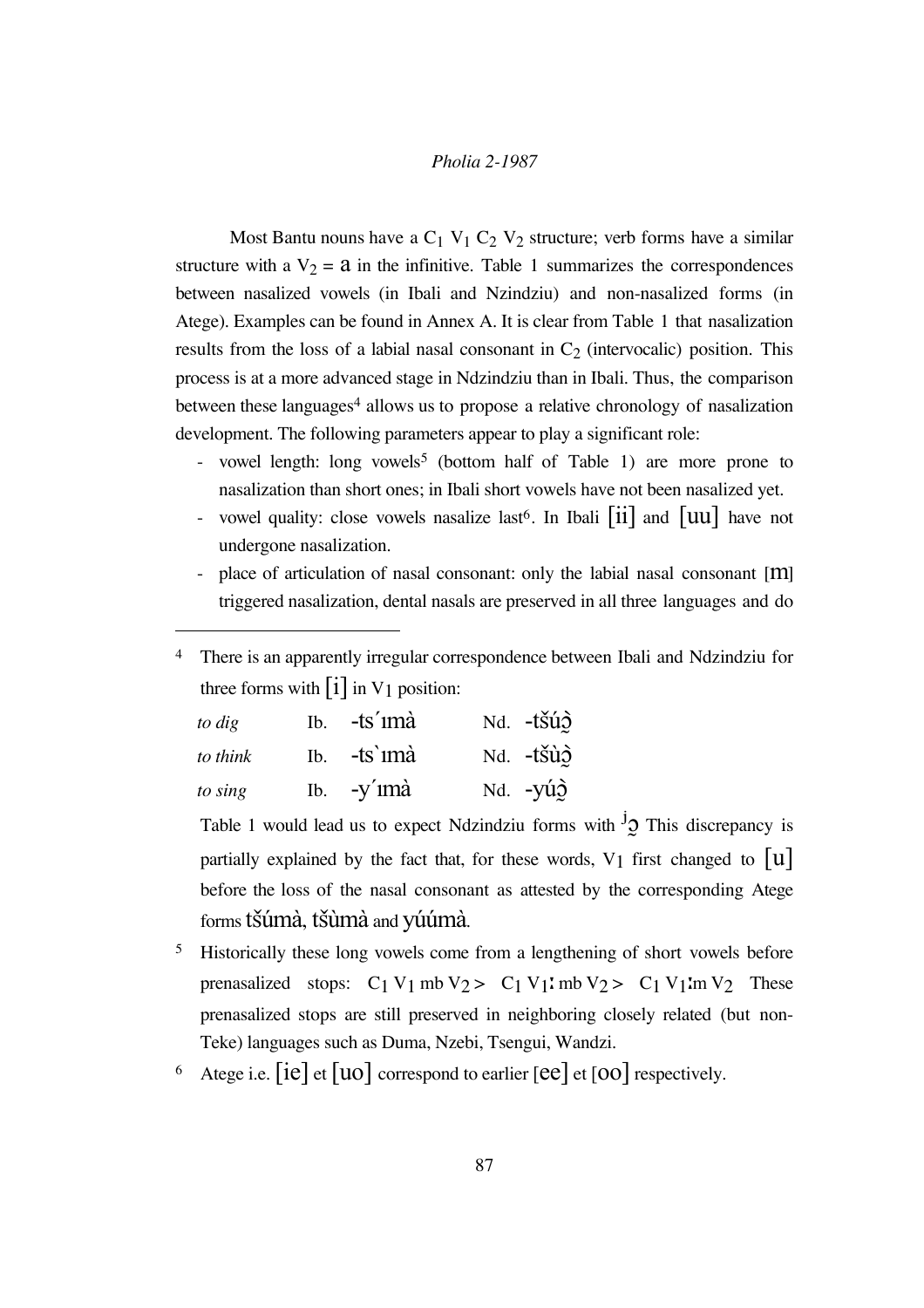not nasalize adjacent vowels as illustrated in Annex B. As for velar nasals, they have disappeared without leaving traces of nasalization.

| AIEGE                       | <b>IBALI</b>     | NDZINDZIU          |  |
|-----------------------------|------------------|--------------------|--|
| $C_1$ i $mV_2$              | $C_1$ i $mV_2$   | $C_1$ $Q_2$        |  |
| $C_1$ e m $V_2$             | $C_1 e$ m $V_2$  |                    |  |
| $C_1$ a $\,\,\mathrm{mV_2}$ | $C_1$ a m $V_2$  | $C_1$ 2            |  |
| $C_1$ o m $V_2$             | $C_1$ o m $V_2$  |                    |  |
| $C_1$ u m $V_2$             | $C_1$ um $V_2$   | $C_1$ og, $C_1$ g  |  |
| $C_1$ ii m $V_2$            | $C_1$ ii m $V_2$ | $C_1$ ig           |  |
| $C_1$ ie $\mu$ $V_2$        | $C_1$ is         |                    |  |
| $C_1$ aa m $V_2$            | Cı aa            | $C_1$ ag           |  |
| $C_1$ uo $mV_2$             | $C_1$ ug         | Cı uə              |  |
| $C_1$ uu m $V_2$            | $C_1$ uu m $V_2$ | $C_1$ ug, $C_1$ ug |  |

Table 1. C1 V1 m V2 in Atege and their correspondences in Ibali and Ndzindziu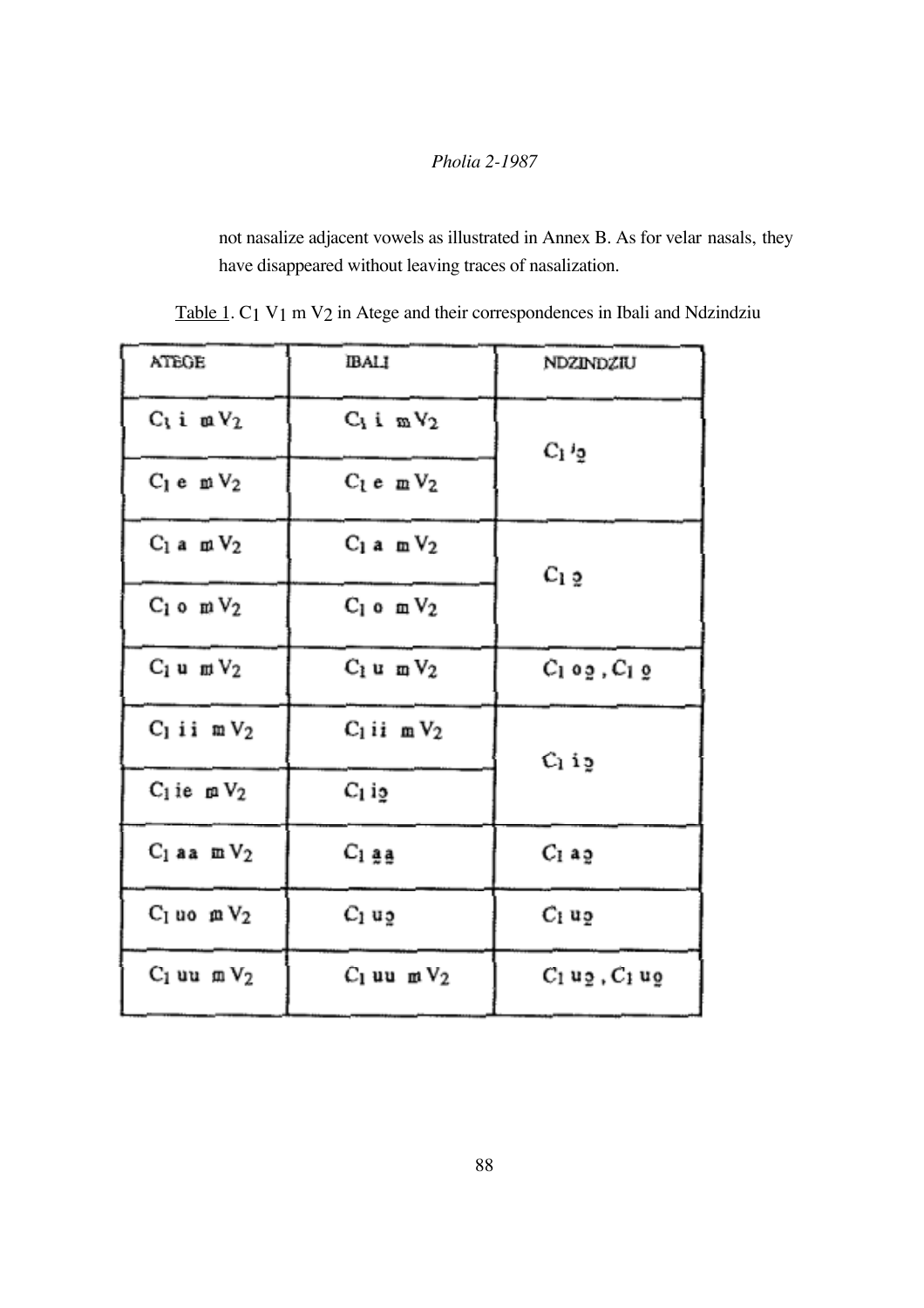Two final remarks can be made concerning the quality of the resulting nasalized vowels:

- there are no instances in Ibali and in Ndzindziu of front unrounded nasalized vowels (i.e.  $\mathbf{i}, \mathbf{e}$  or  $\mathbf{e}$ ).
- when  $V_1$  is  $|U|$  or  $|UU|$  in Atege and Ibali, we have two sets of correspondences in Ndzindziu ( $[00]$  and  $[0]$  correspond to  $[U]$  and  $[U0]$  and  $[UO]$  to  $[UU]$ ).

A closer look at corresponding forms in Atege show that the less open nasalized vowels in Ndzindziu ([O] (as opposed to [OO]) and  $[uo]$  as opposed to  $[uo]$ ) are found when  $V_2$  is a high vowel ([1] or [U]) in the non-nasalized Atege forms.

Table 2. Effect of  $V_2$  on the quality of Ndzindziu nasalized vowels

|                             | <b>ATEGE</b>      | NDZINDZIU |
|-----------------------------|-------------------|-----------|
| chief                       | pfúmú             | pfó       |
| powder (against rhumatisms) | bùmì              | bò        |
| name                        | kúúm <sup>'</sup> | kfúó      |
| middle part of body         | lùùmù             | lùò       |
| to rumble                   | džùmà             | dzòò      |
| to send                     | túmà              | tóg       |
| to buy                      | súúmà             | fúð       |
| to rest                     | wúúmà             | wúò       |

It is only when  $V_1$  is [U] (or [UU]) that  $V_2$  seems to play a role in the determination of the quality of the resulting nasalized vowel.

#### PHONETIC CONDITIONING

Numerous fiberscopic and X-ray studies of the velum position as a function of vowel quality have shown that low oral vowels are produced with a relatively low velum position. Consequently it is not surprising that a nasal leakage could occur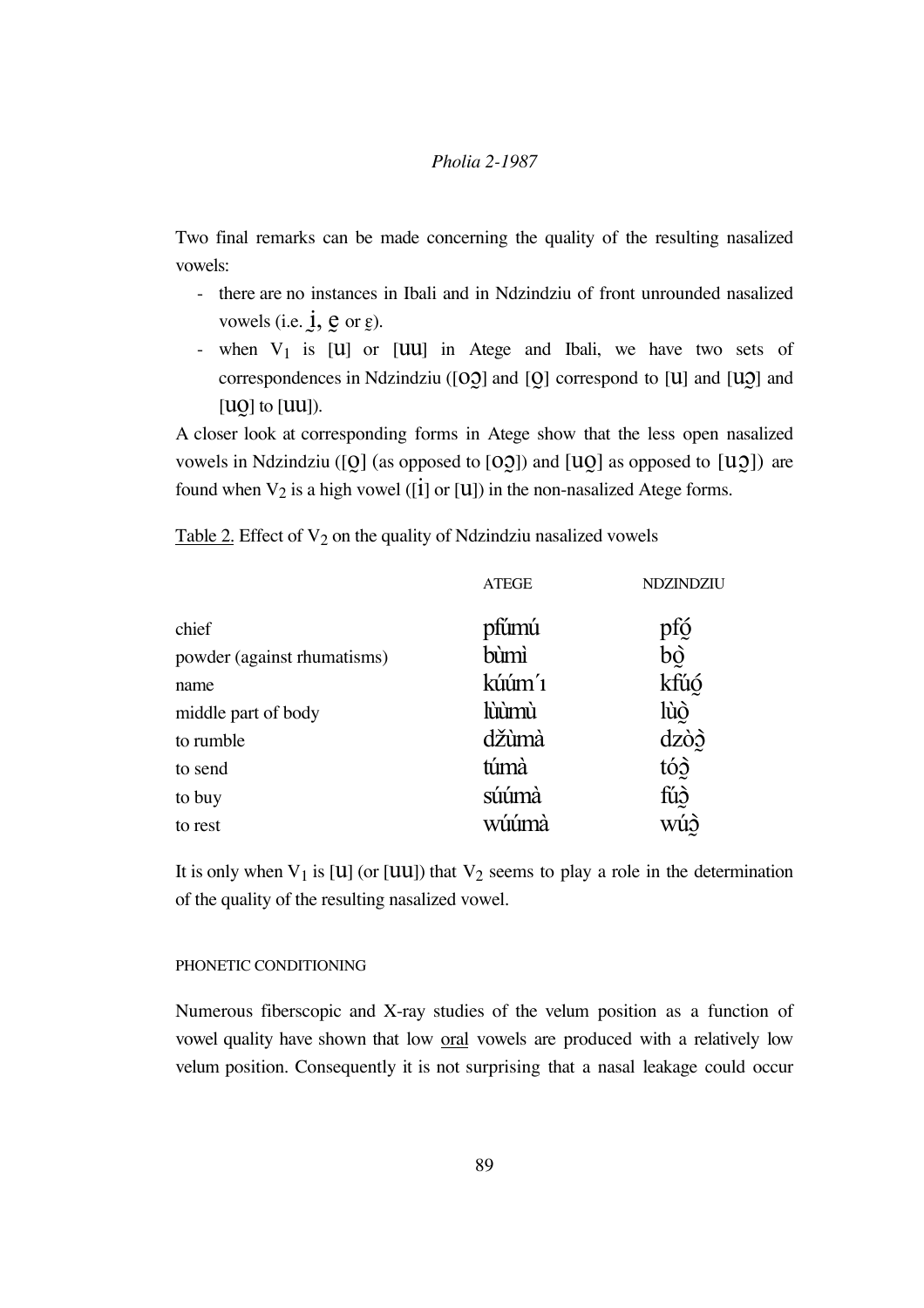with these low oral vowels resulting in nasalized vowel quality. Our data showing that  $\begin{bmatrix} 1 \end{bmatrix}$  and  $\begin{bmatrix} 1 \end{bmatrix}$  are the last vowels to undergo nasalization are in agreement with this phonetic observation.

The fact that vowel length can play a determinant role in the development of nasalization has not been emphasized in the phonetic literature. It does, though, make perfect phonetic sense that, on a long vowel, the soft palate has more time to anticipate its lowering movement in preparation for the following nasal consonant. Moreover, the positive correlation between length and nasalization can also be linked to the role of vowel quality mentioned above: it could also be that it is because they are phonetically longer that low vowels are nasalized first.

The order proposed by Chen (1975) with respect to the role of the place of articulation of the nasal consonant is only partially followed in Teke; [m] is the first nasal to trigger vowel nasalization and [n] seems to follow as suggested by data recently collected by Paulian (in preparation) but  $[\eta]$  has disappeared in Teke languages without nasalizing adjacent vowels.

It seems clear that in our data the quality of  $\sum$  is strongly influenced by the triggering labial nasal consonant<sup>7</sup>: there is no unrounded  $\bf{V}$  even when the original vowel was (front) unrounded. The labiality of the consonant has been transferred onto the adjacent vowel.

It is extremely difficult at this point to decide whether the effect of the nasal consonant was perseveratory or anticipatory (i.e. whether intermediate stages between Atege and Ibali for instance, were  $C_1 V_1 m V_2 > C_1 V_1 m V > C_1 V_1 V$  or rather C<sub>1</sub> V<sub>1</sub> m V<sub>2</sub> > C<sub>1</sub>  $\text{V}$  m V<sub>2</sub> > C<sub>1</sub>  $\text{V}$  m > C<sub>1</sub>  $\text{V}$ .

The fact that  $V_2$  played a role in the determination of the quality of  $\bf{V}$  (at least when  $V_1$  was [U] or [UU]) pleads in favor of the first solution. On the other hand, though, the fact that  $V_1$  quality and length also played a role in triggering nasalization favors

 $\overline{a}$ 

<sup>&</sup>lt;sup>7</sup> In Ngungwel, when the triggering nasal consonant was  $\hat{n}$ , the resulting quality of  $V$  is  $[\mathcal{E}]$  dental consonants are well known to push the vowels towards the front of the vowel space.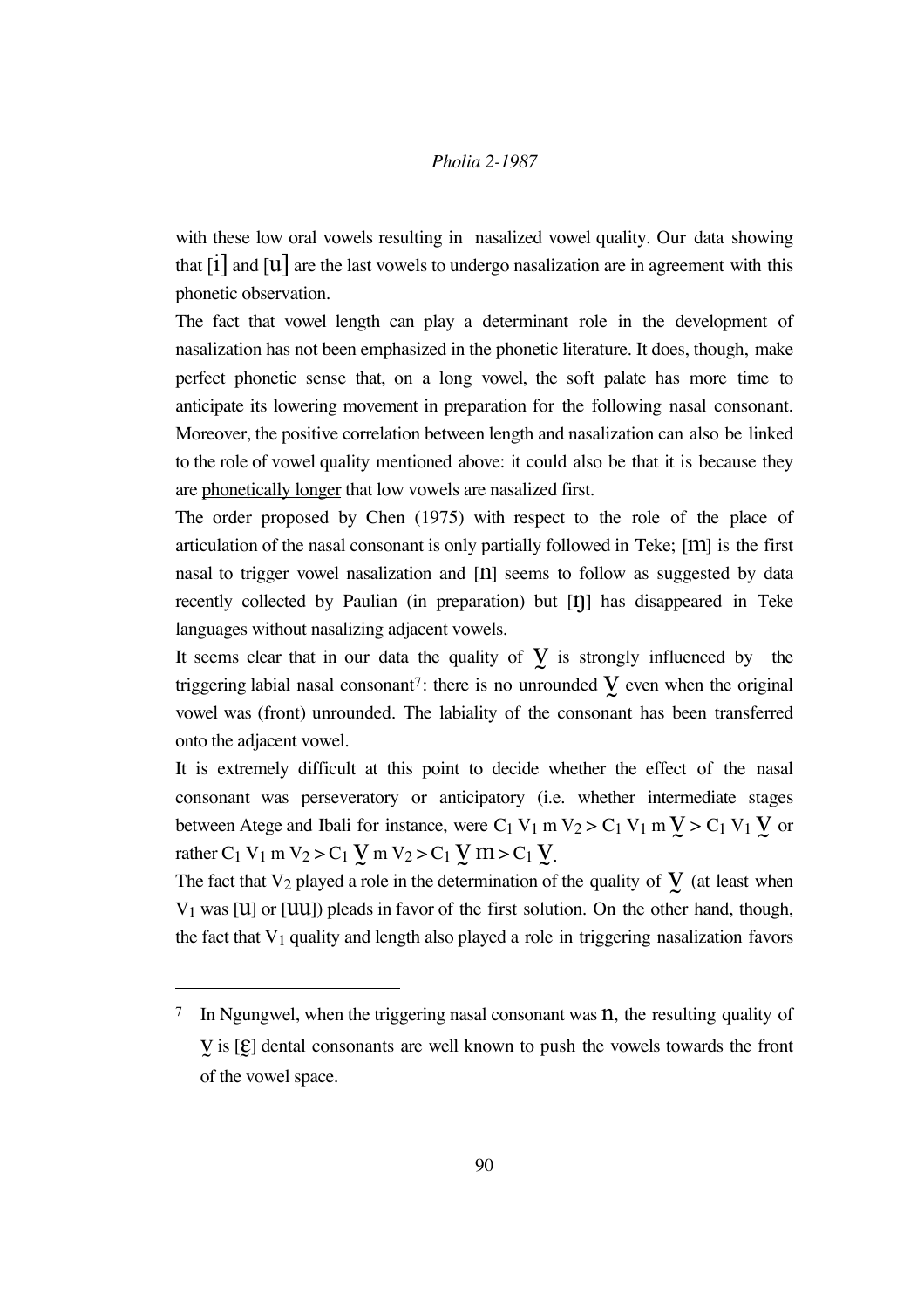the anticipatory solution8. It is also possible that perseveratory and anticipatory assimilations played a role simultaneously. Notice that if perseveratory assimilation is proposed one has to explain why it did not affect  $V_1$  when  $C_1$  was [M]. It seems that it is because in these languages<sup>9</sup> (as in most Bantu languages) the first syllable is accented and consequently is not subjected to a number of phonetic changes commonly found in pre or post-accented syllables (e.g. vowel reduction or loss). Only data from other Teke languages illustrating intermediate stages will allow us to get a better understanding of the respective role of perseveratory vs anticipatory assimilation.

#### **CONCLUSION**

 $\overline{a}$ 

Data presented in this paper:

- confirm the role of vowel height in the development of vowel nasalization;
- are in partial agreement with respect to the role of place of articulation of the nasal consonant (m before n);
- are unclear with respect to perseveratory vs anticipatory assimilation;
- do not make any claim concerning the role of front/back vowel quality;
- illustrate the role of a phonetic factor generally not mentioned: vowel length.

It is obvious that we need similar studies from other language groups in order to be able to sort out language specific conditioning factors from more universal phonetic constraints. It is from these universal phonetic constraints that sound changes can originate; whether or not they are actually activated depends on non-phonetic factors (e.g. phonological or sociolinguistic).

<sup>8</sup> To get a more complete picture, nasalization of prefixes should also be taken into account (see Hombert (1986)).

<sup>&</sup>lt;sup>9</sup> See for instance Paulian (1975).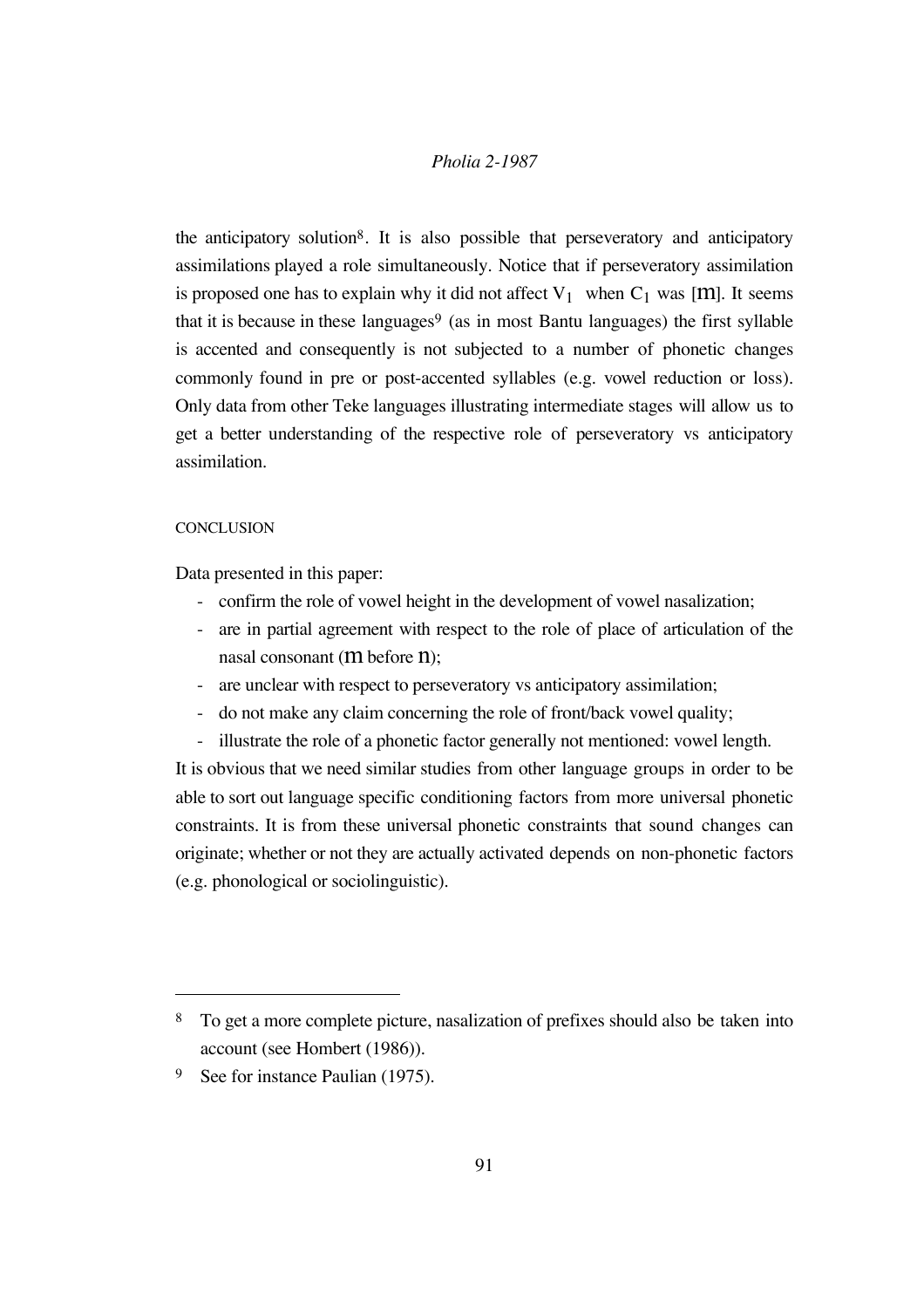#### **REFERENCES**

- CHEN M. (1975) "An areal study of nasalization in Chinese", in: C.A. FERGUSON, L.M. HYMAN and J.J. OHALA (eds.), *Nasalfest*, 81-124.
- CROTHERS J. (1978) "Typology and Universals of Vowel Systems", in: J.H. GREENBERG (ed.) *Universals of Human Language*, Standford University Press, 93-152, 1978.
- FERGUSON C.A., L.M. HYMAN and J.J. OHALA (eds.) (1975) *Nasalfest: Papers from a symposium on nasals and nasalization*, Standford University: Language Universals Project.
- GUTHRIE M. (1971) *Comparative Bantu*, vol. 2, Gregg Int. Publishers Ltd.
- HOMBERT J.M. (1986) "The development of nasalized vowels in the Teke language group (Bantu)", in: K. BOGERS, H. van der HULST and M. MOUS (eds.) *The Phonological Representation of Suprasegmentals*, Foris Publications, 359-373, 1986.
- MADDIESON I. (1984) *Patterns of Sounds*, Cambridge University Press.
- PAULIAN C. (in preparation) Nasalization in Ngungwel.
- PAULIAN C. (1975) *Le Kukuya: langue Teke du Congo*, Paris: SELAF.
- RUHLEN M. (1978) "Nasal vowels", in: J.H. GREENBERG (ed.), *Universals of Human Language*, Standford University Press, 203-241, 1978.